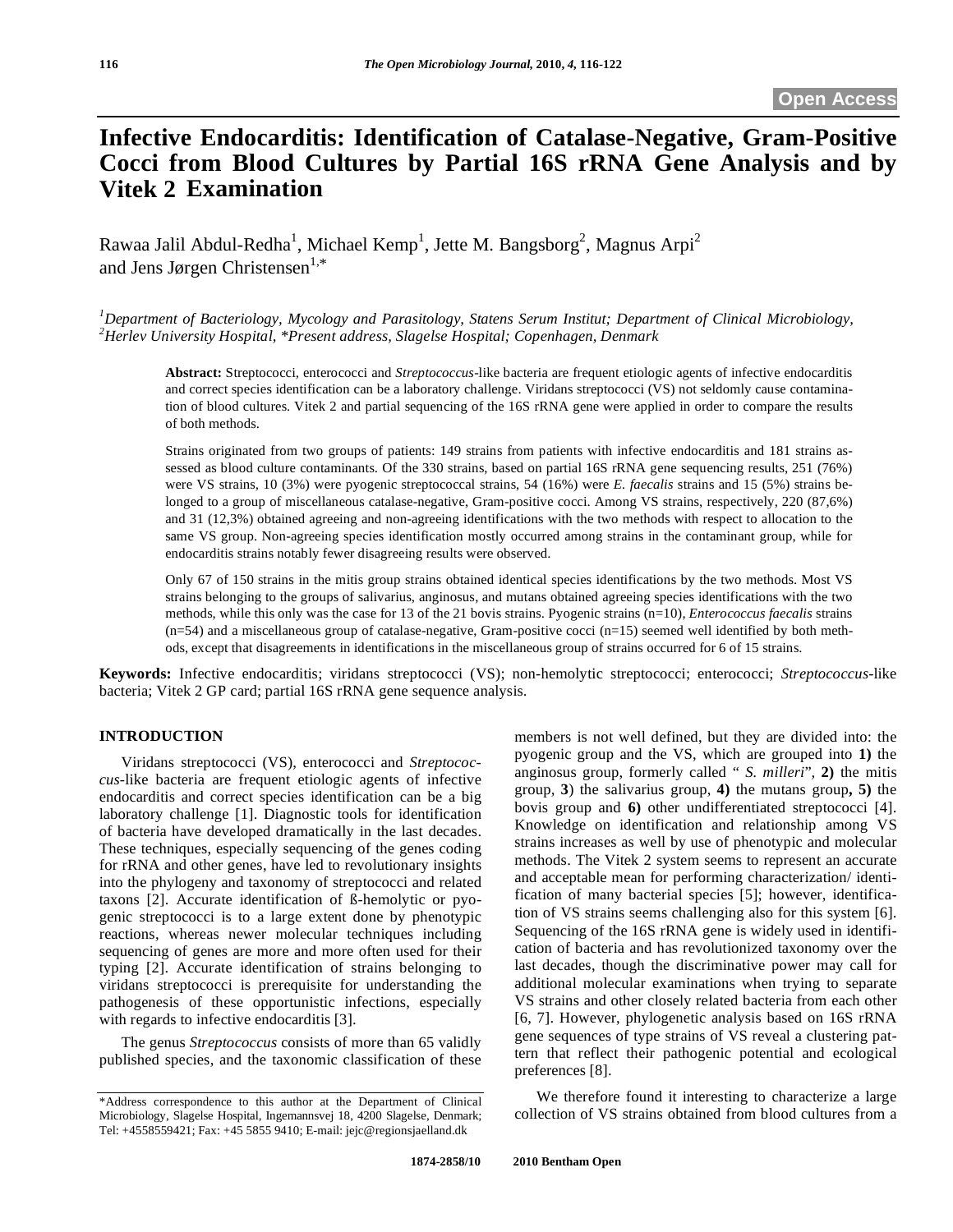well defined group of infective endocarditis patients and a second group of strains from blood cultures assumed to be contaminants. Vitek 2 examination and partial sequencing of the 16S rRNA gene (a 526 basepair stretch) and subsequent BLAST examination were applied in order to compare and describe the methods and groups of strains, respectively.

## **MATERIALS AND METHODS:**

#### **Bacterial Strains**

 All strains of streptococci*, Streptococcus*-like bacteria, and *Enterococcus faecalis* (it was the only *Enterococcus* species which had been isolated from endocarditis patients) isolated at the Department of Clinical Microbiology at Herlev University Hospital in the period of January  $1<sup>st</sup>$ . 2002-31 st. December 2006, from patients with definite infective endocarditis according to the modified Duke criteria [9] were included. In addition, VS strains from the same period, which were evaluated as blood culture contaminants, were included. Criteria for blood culture contamination were, if 1) only one or two of four blood culture bottles yielded growth within a given blood culture set and temperature, leucocyte(s) count(s) and C-reactive protein values of the patients were all within normal ranges, or 2) in the presence of another significant infection other than endocarditis with VS or another bacterial infection. All data were extracted from the laboratory information system (LIS) (AdBakt, Autonik, Sweden). Streptococcal isolates judged as contaminations were initially seldom attempted identified to the species level. All bacterial strains, including streptococcal isolates judged as contaminations were kept frozen at (-80ºC). The strains were taken from frozen, inoculated on 5% Danish Blood Agar and incubated at 35º C in ambient atmosphere supplemented with  $5\%$  CO<sub>2</sub>.

#### **Phenotypic Identification**

 The Vitek 2 (BioMeriux) is an automated system for the species identification of bacteria [10]. After 6-8 hours of incubation, reactions were read automatically. A colorimetric GP card for the identification of Gram-positive cocci with 43 reactions [6] was used for identification of all isolates. When supplementary tests were recommended by the system, they were done, except for  $\beta$ -N-Acetyl-Galactosaminidase.

#### **Partial 16S rRNA Gene Sequence Analysis**

 Partial 16S rRNA gene sequencing and subsequent BLAST examination was performed as described previously [7]. Briefly, DNA was released by heating isolated bacteria at 95°C for 5 min. PCR amplification of part of the 16S rRNA gene (526 base pairs stretch) was performed using the primers BSF-8 and BSR-534. All edited sequences were compared to deposited sequences in the GeneBank with a standard nucleotide- nucleotide BLAST approach (see Table **1**). Blast files were stored electronically and later evaluated.

## **RESULTS**

 In total 330 strains were included; 149 strains were from patients with definite infective endocarditis, and 181 strains from the same period, which had been evaluated as blood culture contaminants. Of the 330 strains, based on partial 16S rRNA gene sequencing results, 251 were VS strains, 10 were pyogenic streptococcal strains, 54 were *E. faecalis* strains and 15 strains belonged to a miscellaneous group of catalase-negative Gram-positive cocci.

 In Table **1** results obtained by the two methods for VS strains with respect to allocation to the same VS groups are given. Of the 251 VS strains, 220 (87,6%) and 31 (12,3%), respectively, obtained agreeing and non-agreeing results on the group level. Within the mitis group of VS, 150 strains agreeingly were allocated to the same group, of which 89 strains achieved confirmed level by partial 16S rRNA gene sequence analysis with a range of Maxscore differences from 10 to 138 to the next best taxon match; most of the strains achieved excellent level of identification in the Vitek 2 system. Twenty of the 31 strains with non-agreeing results at the group level belonged to the mitis group of VS, judged by 16S rRNA gene sequence analysis. For the other VS groups mostly agreeing results were obtained.

 Among the 220 VS strains allocated to the same VS group by both methods, non-agreeing species identifications mostly occurred among strains in the contaminant group (mitis group  $66 / 83$ , salivarius group  $3 / 4$ , bovis group  $5 / 8$ , other streptococci 2 / 2 strains), while for endocarditis strains notably fewer disagreeing results were noticed (mitis group 17 / 83, salivarius group 1 / 4, bovis group 3 / 8). In Table **2a**  $(n= 122)$  and 2b  $(n=98)$ , data are given for strains obtaining and not obtaining, respectively, allocation to the same VS species by both methods. Only 67 of 150 mitis group strains obtained agreeing species identifications by both methods (Table **2a**). Most VS strains belonging to the groups of salivarius, anginosus, bovis, and mutans obtained agreeing species identifications with the two methods, while this only was the case for 13 of the 21 bovis strains. Strains belonging to species in the mitis group had the highest number of disagreeing results being for  $55,3\%$  of strains (n = 83 /150) (Table **2b**); respectively, 59, 7, 4, 3, 3, 3, 2, 1 and 1 strain(s) of the following species (when taking starting point in the partial 16S rRNA gene sequence analysis results): *S. mitis, S. sanguinis, S. infantis, S. parasanguinis, S. cristatus, S. oralis, S. pneumoniae, S.gordonii* and *S. sinensis*). Among the nonagreeing *S. mitis* strains, 25 of 59 strains obtained species confirming results (score bits difference 10 to 98) by partial 16S rRNA gene sequencing/BLAST examination.

 All ten pyogenic streptococcal strains achieved agreeing results by the two methods. Five strains had a Maxscore difference between best and next best taxon match of 82-107 and 5 strains a difference of 0-25; by Vitek 2 8, 1 and 1 strain(s), respectively, were recorded as Excellent (Exc), Very Good (VG) and Low Discrimination (LD) level identifications. The following haemolytic species were identified: *S* agalactiae  $(n = 4)$ , *S. dysgalactiae. ssp. equisimilis*  $(n = 4)$ , *S. pyogenes*  $(n = 1)$ , and *S. equi ssp. zooepidemicus*  $(n = 1)$ . All 54 *E. faecalis* strains had Maxscore differences between best and next best taxon match of 121-171 with excellent identifications by Vitek 2.

In the miscellaneous group of strains  $(n=15)$  agreeing genus identifications were obtained for 9 strains of which 7 strains obtained confirmed partial 16S rRNA gene sequencing identifications (range of Maxscore difference: 12-85) and 2 possible identifications [*Granulicatella* species strains (n=2) with Maxscore differences of 5]. The 9 strains belonged to the following genera: *Globicatella* (n=3), *Granuli-*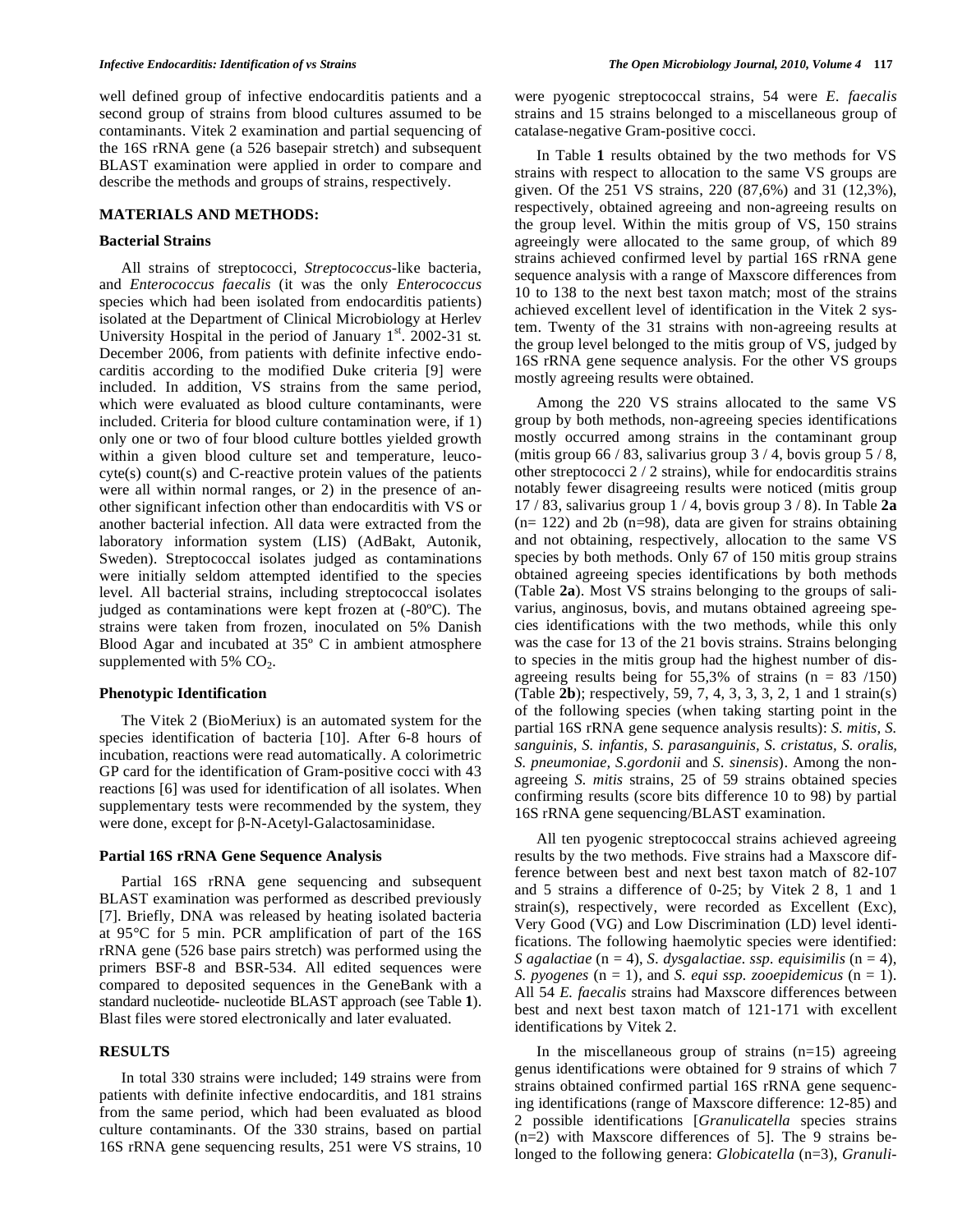**Table1. Results Obtained by Partial 16S rRNA Gene Sequence Analysis and Vitek 2 GP Card Testing for 251 VS Strains with Respect to Allocation the Same VS Groups 220 of 251 Strains Obtained Agreeing Results and 31 of 251 Strains Non-Agreeing Results** 

| VS Group by Partial 16S Results         |                                                            | <b>Evaluation of Results Obtained by Partial 16S</b><br>rRNA Gene Analysis <sup>a</sup> :<br>Range of Maxscorebit Differences Between<br>Best & Next Best Taxon Match (no. of<br>Strains) |                               |                         | Vitek 2 Analysis b:<br>Level of Confidence (no. of Strains)                                           |
|-----------------------------------------|------------------------------------------------------------|-------------------------------------------------------------------------------------------------------------------------------------------------------------------------------------------|-------------------------------|-------------------------|-------------------------------------------------------------------------------------------------------|
| Agreeing<br>results<br>(no. of strains) | Non-agreeing<br>results<br>$(no. of strains)$ <sup>c</sup> | Confirmed (n)                                                                                                                                                                             | Probable (n)                  | Possible $(n)$          |                                                                                                       |
| - mitis gr. $(150)$                     |                                                            | $10 - 138(89)$                                                                                                                                                                            | $1 - 9(27)$                   |                         | $N=(89)$ : Exc (44), VG (21), G (9), Acc (2), LD (13)<br>$N=(27)$ : Exc (17), VG (4), Acc (5), LD (1) |
|                                         |                                                            |                                                                                                                                                                                           | --------------                | $0 - 9(34)$             | $N=(34)$ : Exc (19), VG (6), Acc (2), LD (7)                                                          |
|                                         | - mitis gr. $(20)$                                         | $10 - 65(9)$                                                                                                                                                                              | $3 - 9(5)$                    | $0 - 9(6)$              | d                                                                                                     |
| - salivarius gr. (30)                   |                                                            | $10 - 17(7)$                                                                                                                                                                              | $0 - 9(10)$                   |                         | $N=(7)$ : Exc (5), VG (2)<br>$N=(10)$ : Exc (8), VG (2)                                               |
|                                         |                                                            |                                                                                                                                                                                           |                               | $0 - 9(13)$             | $N=(13)$ : Exc (9), VG (1), G (2), Acc (1)                                                            |
|                                         | - salivarius gr. (2)                                       | 11(1)<br>                                                                                                                                                                                 | ---------------<br>6(1)       |                         | d                                                                                                     |
| $-$ bovis gr. $(21)$                    |                                                            | $11 - 45(17)$                                                                                                                                                                             |                               |                         | $N=(17)$ : Exc (10), VG (1), Acc (4), LD (2)                                                          |
|                                         |                                                            | -------------------                                                                                                                                                                       | $4 - 9(4)$<br>--------------- | ----------------        | $N=(4)$ : Exc (3), VG (1)                                                                             |
| .                                       | - bovis gr. $(3)$<br>-----------------                     | 31(2)<br>-----------------                                                                                                                                                                | 3(1)                          |                         | d                                                                                                     |
| - anginosus gr. (16)                    |                                                            | $12 - 176(12)$                                                                                                                                                                            |                               |                         | $N=(16)$ : Exc (6), VG (6)                                                                            |
|                                         |                                                            |                                                                                                                                                                                           | $1 - 9(3)$                    |                         | $N=(3)$ : VG $(1)$ , LD $(2)$                                                                         |
|                                         |                                                            |                                                                                                                                                                                           | ---------------               | 0(1)<br>--------------- | $N=(1)$ : Exc (1)                                                                                     |
|                                         | - anginosus gr (4)                                         | $15 - 162(3)$                                                                                                                                                                             |                               | 0(1)                    | d                                                                                                     |
| .<br>- mutans gr. $(3)$                 | -----------------                                          | ----------------<br>$146 - 169(3)$                                                                                                                                                        | --------------                | --------------          | $N=(3)$ : Exc (3)                                                                                     |
| ---------------                         | ------------------<br>- Other streptococci (2)             | -----------------<br>174(2)                                                                                                                                                               |                               |                         | d                                                                                                     |

a) Evaluation of partial 16S results: **Confirmed**: scorebits difference  $\geq 10$ , **Probable**: score bits difference < 10 and number of identical taxon > 0, **Possible**: score bits difference < 10 & no identical taxon.

b) Confidence level of Vitek II: **Exc** = Excellent, **VG** = very good; **G** = good; **Acc** = acceptable, **LD** = low discrimination

c) Non-agreeing results obtained by VITEK 2:

**- mitis group (n=20)** (no in brackets when different from 1): **Exc. (8) :** *Kocurea rosea*, (2*) S. pleuranimalium, S. salivarius,* (2) *Erysipelothrix* 

*rhusiopathiae, S. constellatus subspecies pharyngis, Gemella morbillorum,* **VG (2) :** *S. constellatus subspecies pharyngis, G. morbillorum*;

**G (4):** *S. agalactiae, S.ovis,* (2) *Granulicatella adiacens*; **LD (6):** (3) *S. pluranimalium, Granulicatella elegans, S. vestibularis, S. salivarius*

**- salivarius group (n=2): VG (1):** *S. mitis,* **Acc (1):** *Leuconostoc pseudomesenteroides* 

**- anginosus group (n=4): G (2):** *S.gordonii, S. thraltensis;* LD (1): *G. mobillorum;* Inconclusive (1).

**- bovis group (n=3): Exc (1):** *S. mutans*; Acc. (1): *S. mitis;* LD (1): *S. pluranimalium* 

**- other streptococci** (n=2, *S. massiliensis*): **VG (1):** *S. anginos*us¸**LD (1):** *S. anginosus*

d) Strains obtained non-agreeing results on the group level.

*catella* (n=4) and *Gemella* (n=2) and agreeing species identifications were obtained for 5 of these strains (respectively *Globicatella sanguinis* (n=2), *Granulicatella adiacens* (n=1), *Gemella morbillorum* (n=1) and *Gemella haemolysans* (n=1)). Six strains with confirmed partial 16S rRNA gene sequencing identifications (range of Maxscore difference: 12-155) obtained non agreeing Vitek 2 identifications (partial 16S rRNA gene sequencing/Vitek 2 identifications: *G. sanguinis/S. pneumoniae*; *G. morbillorum* (n=2)/ *Gardnerella vaginalis*; *G. adiacens/S. alactolyticus*; *Facklamia languida/Kocurea rosea*).

### **DISCUSSION**

 In this study we compared the results obtained by Vitek 2, using the colorimetric GP card for the identification of Gram-positive cocci with 43 phenotypic reactions, and by partial sequencing of the 16S rRNA gene (a 526 basepair stretch) and subsequent BLAST examination on a large number of strains including VS strains ( $n = 251$  isolates), haemolytic streptococci (n =10), *E. faecalis* (n = 54) and *Streptococcus*-like bacteria ( $n = 15$ ). The strains were grown from blood-cultures from patients with verified infective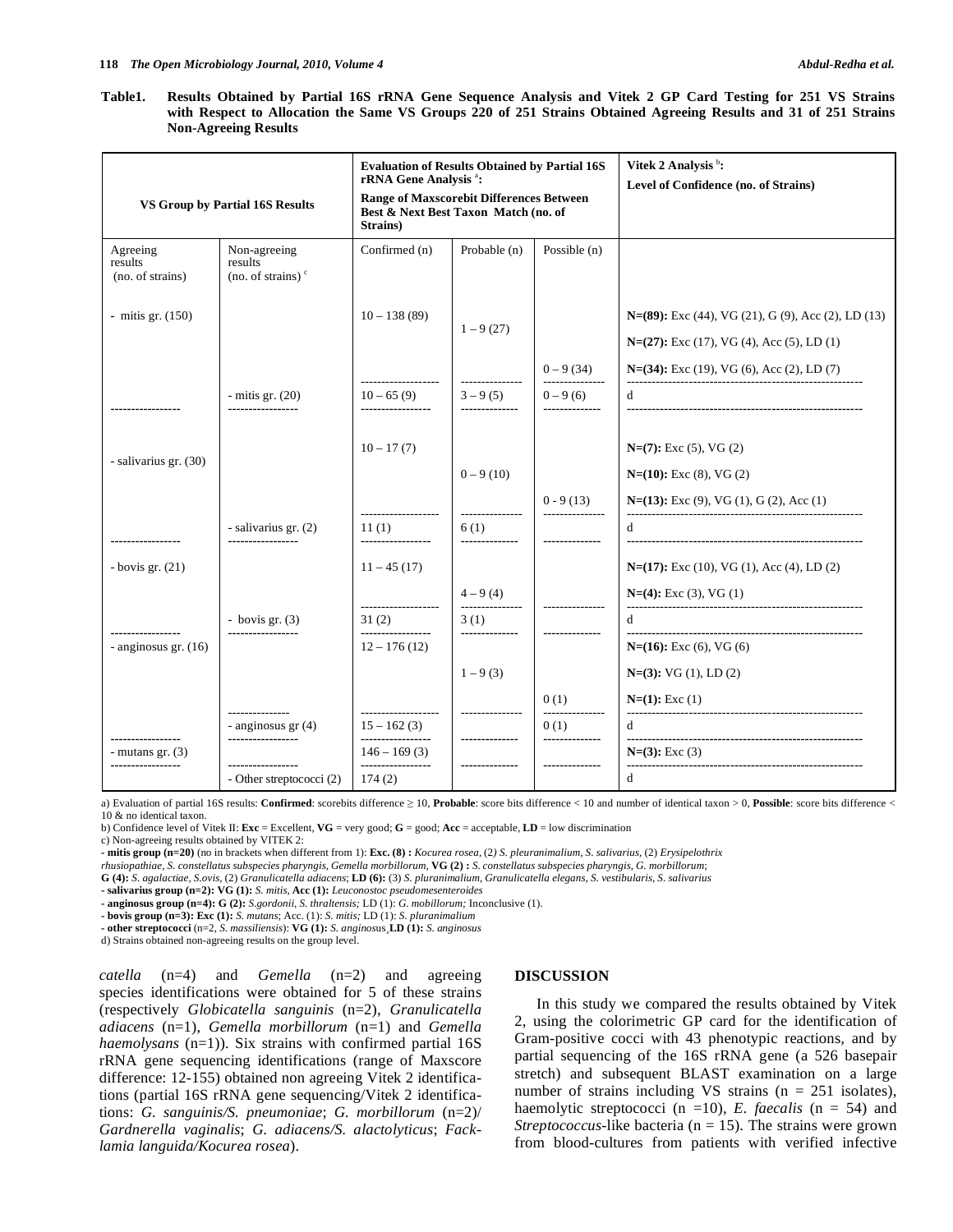| Table 2a. Results Obtained by Partial 16S rRNA Gene Sequence Analysis and Vitek 2 Testing for VS Strains Being Allocated to the |  |
|---------------------------------------------------------------------------------------------------------------------------------|--|
| Same VS Species by Both Methods (n=122)                                                                                         |  |

| <b>VS Group and VS Species</b><br><b>Allocation of Strains</b><br>(no. of Strains)             | <b>Evaluation of Results Obtained by Partial 16S rRNA Gene</b><br>Analysis <sup>3</sup> : Range of Maxscorebit Differences Between<br>Best & Next Best Taxon Match (no. of strains) |                                                      |                                                | Vitek 2 Analysis <sup>b</sup> : Level of Confidence<br>(no. of Strains)                                |
|------------------------------------------------------------------------------------------------|-------------------------------------------------------------------------------------------------------------------------------------------------------------------------------------|------------------------------------------------------|------------------------------------------------|--------------------------------------------------------------------------------------------------------|
| Mitis grouop 67 / 150:                                                                         | Confirmed (n.)                                                                                                                                                                      | Probable (n.)                                        | Possible (n.)                                  |                                                                                                        |
|                                                                                                |                                                                                                                                                                                     |                                                      |                                                |                                                                                                        |
| - S. sanguinis (18)<br>--------------------------------                                        | $15 - 69(18)$<br>------------------------                                                                                                                                           | -----------------                                    | -----------------                              | N=18: Exc (8), VG (3), G (2), LD (5)                                                                   |
| $-S. gordonii (16)$<br>--------------------------------------                                  | $11 - 30(13)$<br>-------------------------                                                                                                                                          | 9(2)<br>-----------------                            | 10(1)<br>-----------------                     | $N=13$ : Exc (9), VG (3), LD (1)<br>$N=2$ : Exc $(2)$<br>$N=1$ : Exc $(1)$                             |
| - S. parasanguinis (9)                                                                         | $15 - 46(7)$                                                                                                                                                                        | 9(2)                                                 |                                                | $N=7$ : Exc (4), VG (1), Acc (1), LD (1)<br>$N=2$ : Exc $(2)$                                          |
| $-S.$ oralis $(6)$                                                                             | $30 - 54(4)$<br>------------------------                                                                                                                                            |                                                      | $1 - 2(2)$<br>-----------------                | $N=4$ : Exc (2), VG (2)<br>$N=2$ : Exc $(1)$ , VG $(1)$                                                |
| -----------------------------------<br>$-S.$ mitis $(15)$<br>--------------------------------- | $11 - 49(8)$<br>------------------------                                                                                                                                            | -----------------<br>$6 - 9(6)$<br>----------------- | 5(1)<br>-----------------                      | $N=8$ : Exc (4), VG (1), G (1), LD (2)<br>$N=6$ : Exc (3), VG (1), G (1), Acc (1)<br>$N=1$ : Exc $(1)$ |
| - S. pnemoniae (2)<br>--------------------------------------                                   | -------------------------                                                                                                                                                           | $5 - 9(2)$<br>_________________                      | -----------------                              | $N=2$ : Acc $(2)$                                                                                      |
| $-S.$ cristatus $(1)$                                                                          | 25(1)<br>------------------------                                                                                                                                                   | -----------------                                    | -----------------                              | $N=1: VG(1)$                                                                                           |
| Salivarius group 26 / 30:<br>- S. vestibularis (3)<br>--------------------------------------   | ------------------------                                                                                                                                                            | -----------------                                    | $2 - 6(3)$<br>-----------------                | $N=3$ : Exc (2), VG (1)                                                                                |
| - S. thermophilus (7)                                                                          | 11(2)                                                                                                                                                                               | $0 - 9(5)$<br>-----------------                      |                                                | $N=2$ : VG $(2)$<br>$N=5$ : Exc (3), VG (2)                                                            |
| - S. salivarius (16)                                                                           | $10 - 17(4)$                                                                                                                                                                        | $1 - 9(5)$                                           | $2 - 9(7)$                                     | $N=4$ : Exc (4)<br>$N=5$ : Exc (5)<br>$N=7$ : Exc (5), Acc (2)                                         |
| <br>Anginosus group 13/16:<br>- S. constellatus (4)                                            | ------------------------<br>12(1)                                                                                                                                                   | -----------------<br>$1 - 2(2)$                      | -----------------<br>0(1)<br>_________________ | $N=1: VG(1)$<br>$N=2$ : VG (1), LD (1)<br>$N=1$ : Exc $(1)$                                            |
| - S. anginosus (8)<br>--------------------------------------                                   | $31 - 35(8)$                                                                                                                                                                        | _________________                                    |                                                | $N=8$ : Exc (5), VG (3)                                                                                |
| - S.intermedius (1)<br>--------------------<br>                                                | -------------------------<br>25(1)<br>------------------------                                                                                                                      | -----------------                                    | -----------------<br>-----------------         | $N=1$ : Exc $(1)$                                                                                      |
| Bovis group $13/21$<br>- S. gallolyticus (13)                                                  | $11 - 45(13)$<br>-------------------------                                                                                                                                          | -----------------<br>-----------------               | ----------------                               | $N=13$ : Exc (7), LD (2), Acc (4)<br>--------------------------------------                            |
| Mutans grroup $3/3$ :<br>$-S.mutans(2)$<br>$-S.$ sobrinus $(1)$                                | $163 - 169(2)$                                                                                                                                                                      | 9(1)                                                 |                                                | $N=2$ : Exc $(2)$<br>$N=1:VG(1)$                                                                       |

a) Evaluation of partial 16S results: **Confirmed:** scorebits difference  $\geq 10$ , **Probable**: scorebits difference < 10 and number of identical taxon > 0, Possible: score bits difference < 10 & no identical taxon. b) Confidence level of Vitek 2: **Exc** = Excellent, **VG** = very good; **G** = good; **Acc** = acceptable, **LD** = low discrimination.

endocarditis as well as from patients without infective endocarditis, where blood-culture contamination was suspected. Notably, among VS strains allocated to the same VS group, most disagreeing results, with respect to allocation to the same VS species, occurred among assumed contaminant strains. These findings are in agreement with the findings by Haanperä *et al*. [6], who used a pyrosequencing method for the identification of streptococcal species based on two variable regions of the 16S rRNA gene**.** Identification of members of the *S. mitis* and *S. sanguinis* groups proved difficult for both the pyrosequencing method and the Vitek 2 system. Furthermore, the pyrosequencing analysis revealed great sequence variation, since only 43 (32.3%) of 133 strains analyzed by pyrosequencing had sequences identical to a type strain. The variation was highest in the pharyngeal strains, slightly lower in the blood culture strains, and nonexistent among invasive pneumococcal isolates  $(n = 17)$ , that all had the *Streptococcus pneumoniae* type strain sequence. Whether this reflects a difference among disease provoking and contaminating VS strains seems worth to explore in more detail.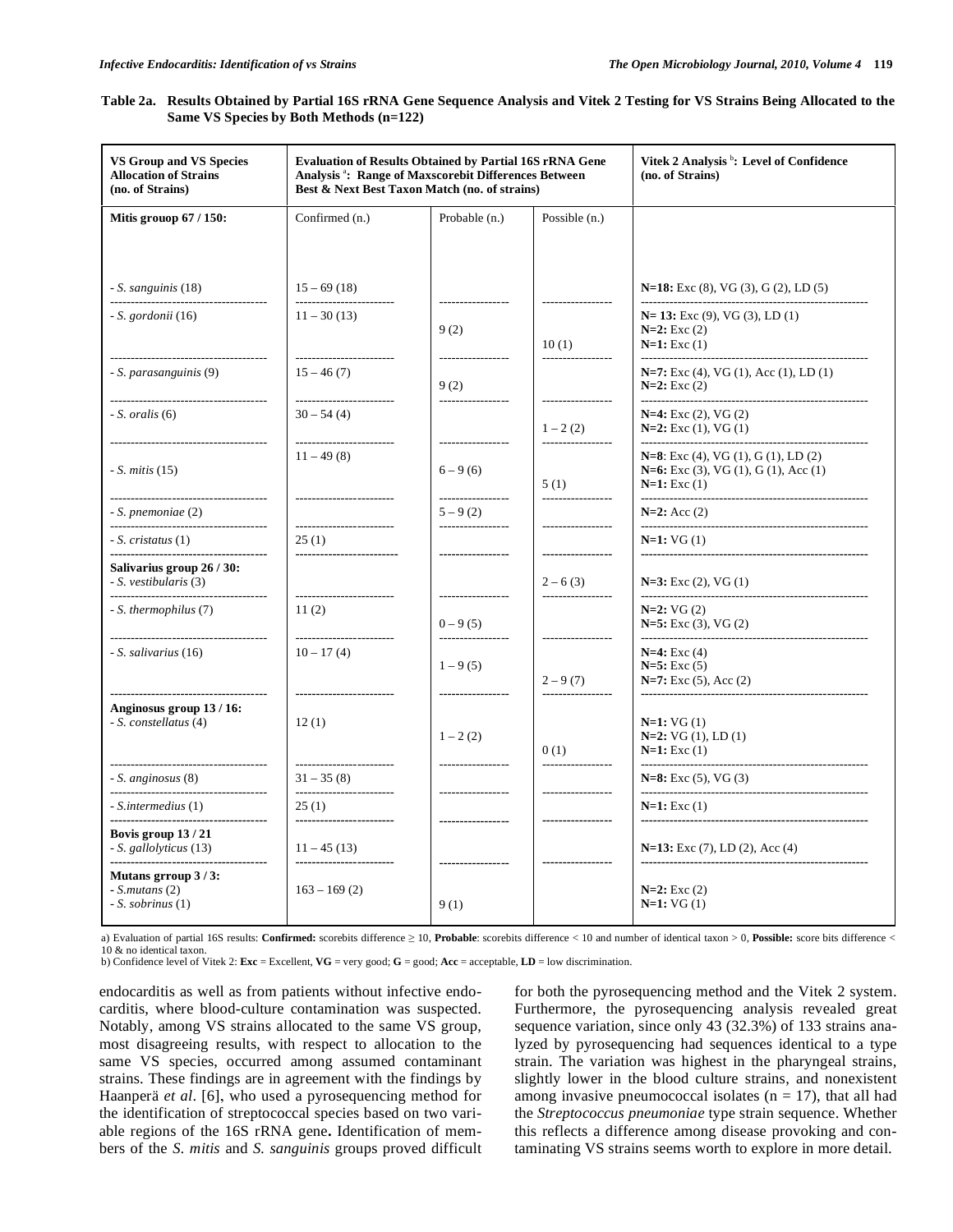## **Table 2b. Results Obtained by Partial 16S rRNA Gene Sequence Analysis and Vitek 2 GP Card Testing for VS Strains not Allocated to the Same VS Species by Both Methods (n=98)**

| <b>VS Group and VS Species</b><br><b>Allocation of Strains</b><br>(no. of Strains) | <b>Evaluation of Results Obtained by Partial 16S rRNA Gene</b><br>Analysis <sup>a</sup> :<br>Range of Maxscore Differences Between Best & Next Best<br><b>Taxon Match (no. of Strains)</b> |                                        |                                                                  | Vitek 2 Analysis <sup>b</sup> : Level of Confidence (no. of<br>Strains)<br>(Species Designations: no in Brackets when                                                                                                                                    |
|------------------------------------------------------------------------------------|--------------------------------------------------------------------------------------------------------------------------------------------------------------------------------------------|----------------------------------------|------------------------------------------------------------------|----------------------------------------------------------------------------------------------------------------------------------------------------------------------------------------------------------------------------------------------------------|
|                                                                                    |                                                                                                                                                                                            |                                        |                                                                  | Different from 1)                                                                                                                                                                                                                                        |
| Mitis grouop 83 / 150:                                                             | Confirmed (n)                                                                                                                                                                              | Probable (n)                           | Possible $(n)$                                                   |                                                                                                                                                                                                                                                          |
| - S. sanguinis (7)                                                                 | $34 - 52(3)$                                                                                                                                                                               |                                        |                                                                  | Exc $(1)$ : S. gordonii<br>VG $(2)$ : S. oralis, S. mitis                                                                                                                                                                                                |
|                                                                                    | -------------                                                                                                                                                                              | ------------                           | $0 - 9(4)$<br>--------------                                     | Exc (2): (2) S. oralis<br>Acc $(1)$ : S. parasanguinis<br><b>LD</b> $(1)$ : <i>S.</i> oralis                                                                                                                                                             |
| - S. gordonii (1)<br>______________________________                                | 22(1)<br>-------------                                                                                                                                                                     | ------------                           | ---------------                                                  | $G(1)$ : S. sanguinis                                                                                                                                                                                                                                    |
| - <i>S. oralis</i> $(2+1^*)$<br>                                                   | 15(1)<br>------------                                                                                                                                                                      | ------------                           | 5(1)<br>---------------                                          | Exc $(1)$ : <i>S. mitis</i> ,<br>Exc $(1)$ : <i>S. mitis</i>                                                                                                                                                                                             |
| - <i>S. mitis</i> (59)                                                             | $10 - 98(25)$                                                                                                                                                                              |                                        |                                                                  | Exc $(13)$ : $(8)$ S. oralis, S. sanguinis,<br>(3) S. parasanguinis,<br>S. mitis/ S. oralis<br>VG (6): S. parasanguinis,<br>$(4)$ S. oralis, S. sanguinis<br>$G(1): S.$ oralis<br>Acc. (1): S. parasanguinis<br>LD $(4)$ : $(3)$ S. oralis, S. sanguinis |
|                                                                                    |                                                                                                                                                                                            | $0 - 9(20)$                            |                                                                  | Exc $(14)$ : $(11)$ S. oralis, S. gordonii,<br>S. sanguinis, S. mitis / S. oralis,<br>$VD(3)$ : (3) S. oralis,<br><b>LD</b> $(2)$ <b>:</b> $(2)$ <i>S. oralis</i><br>Acc $(1)$ : S. oralis                                                               |
|                                                                                    | ------------                                                                                                                                                                               | ------------                           | $0 - 9(14)$<br>---------------                                   | Exc. $(10)$ : $(5)$ S. parasanguinis,<br>(4) S. oralis, S. gordonii<br>$VG(2): (2) S.$ oralis<br>LD $(2)$ : S. oralis, S. sanguinis                                                                                                                      |
| - S. pneumoniae (2)<br>                                                            | 14(1)<br>------------                                                                                                                                                                      | ------------                           | 4(1)<br>---------------                                          | $VG(1): S.$ oralis<br>$VG(1): S.$ oralis                                                                                                                                                                                                                 |
| $-S.$ critatus $(3)$                                                               | $11 - 26(3)$                                                                                                                                                                               |                                        |                                                                  | Exc $(1)$ : S. oralis<br>$VG(1):$ S.sanguinis<br>$G(1)$ : S. sanguinis                                                                                                                                                                                   |
| ----------------------------<br>- S. parasanguinis (3)                             | ------------<br>16(1)                                                                                                                                                                      |                                        | $2 - 4(2)$                                                       | $G(1)$ S. pneumoniae<br>VG(2): (2) S. <i>mitis</i>                                                                                                                                                                                                       |
| - S. sinensis (1)                                                                  | 138(1)                                                                                                                                                                                     |                                        | ---------------                                                  | $G(1): (1) S.$ sanguinis                                                                                                                                                                                                                                 |
| ------------------------<br>- S. infantis (4)                                      | ------------                                                                                                                                                                               | -----------                            | ---------------<br>$2 - 7(4)$<br>------------------------------- | LD $(3)$ : $(3)$ <i>S.oralis, S. mitis</i><br>Exc $(1)$ : S. oralis                                                                                                                                                                                      |
| Salivarius group 4 / 30<br>- S. vestibularis (2)                                   | ---------------                                                                                                                                                                            | --------------                         | $0 - 2(2)$                                                       | Exc $(2)$ : $(2)$ S. salivarius                                                                                                                                                                                                                          |
| - S. thermophilus (1)                                                              | 12(1)                                                                                                                                                                                      |                                        |                                                                  | -----------------------------------<br><b>Exc</b> $(1)$ : <i>S. salivarius</i>                                                                                                                                                                           |
| - S., salivarius (1)<br>------------------------                                   | ------------                                                                                                                                                                               | ------------<br>0(1)<br>-------------- |                                                                  | $G(1): S.$ thermophilus                                                                                                                                                                                                                                  |
| Anginosus group 3/16:<br>- S. constellatus (1)                                     |                                                                                                                                                                                            | 9(1)                                   |                                                                  | <b>LD</b> (1): S. intermedius / S. constellatus<br>subspecies pharyngis                                                                                                                                                                                  |
| - S. anginosus (2)                                                                 | $154 - 160(2)$<br>---------------                                                                                                                                                          |                                        |                                                                  | $VG(2):$ (2) S. constellatus subspecies pharyngis                                                                                                                                                                                                        |
| Bovis group 8 / 21<br>$-S. \text{ \ } boxis(8)$                                    | $11 - 26(4)$                                                                                                                                                                               |                                        |                                                                  | Exc $(3)$ : $(2)$ S. infantarius subspecies infan-<br>tarius, S. infantarius subspecies $\text{coli} / S$ . bovis<br>VG (1): S. alactilyticus                                                                                                            |
|                                                                                    |                                                                                                                                                                                            | $4 - 9(4)$                             |                                                                  | Exc $(3)$ : $(2)$ S. infantarius suspecies infantarius,<br>S. infantarius suspecies infantarius / S. bovis<br>VG (1): S. infantarius suspecies infantarius /<br>S. bovis                                                                                 |

a) Evaluation of partial 16S results: Confirmed: scorebits difference  $\geq 10$ , Probable: scorebits difference < 10 and number of identical taxon > 0, Possible: scorebits difference < 10 & no identical taxon.

b) Confidence level of Vitek II: **Exc** = Excellent, **VG** = very good; **G** = good; **Acc** = acceptable, **LD** = low discrimination.

1\* :one isolate could not differentiate between *S.mitis/S.oralis* by 16S, because it had the same scorebits, percent of best taxon and base pairs, Vitek 2 result was *S.oralis* with Exc confidence level with respect to %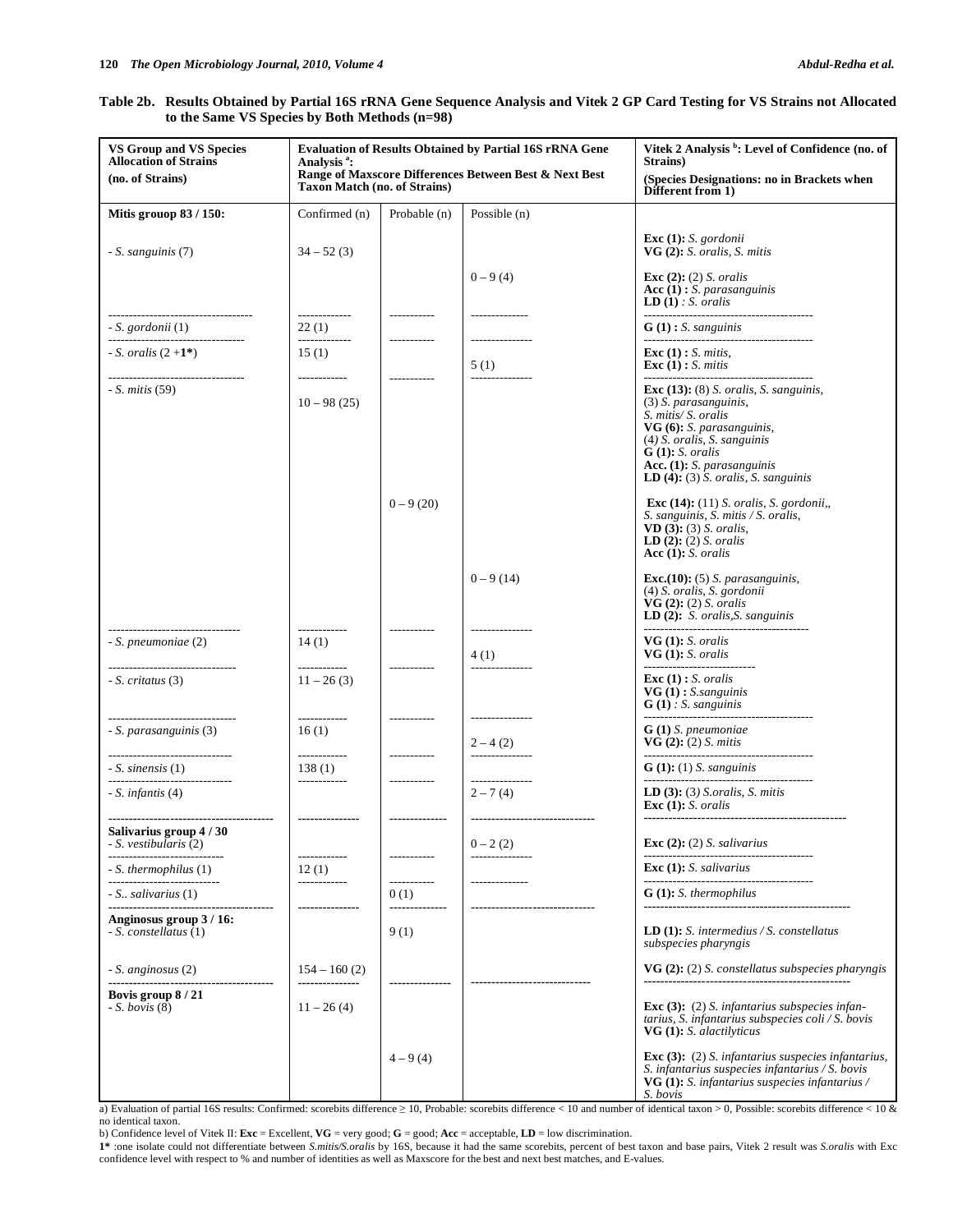VS groups may often be separated from other groups of Gram-positive cocci and from each other on basic phenotypic reactions [2, 11, 12]. They are alpha- or gammahemolytic, form chains, are catalase negative, produces leucine aminopeptidase, but are without pyrrolidonyl aminopeptidase activity. For VS group identification, results obtained for arginine decarboxylase production, esculin hydrolysis, Voges-Proskauer reaction, urease production and acid production from mannitol and sorbitol are of great help. Especially the high no. of strains from the mitis group species can be problematic [12]. Identification to the species level therefore in all times has been a challenge. Many attempts to solve species identification within VS strains have been made over time, including kit-based systems. Funke and Funke-Kissling [13] was the first to publish an evaluation of the new Vitek 2 colorimetric GP card and found all of the 18 alpha-hemolytic streptococcal species examined to be correctly identified. Haanperä *et al*. [6] used a pyrosequencing method (see above). Almost all studied streptococcal species  $(n = 51)$  represented by their type strains were differentiated, except some closely related species of the *S. bovis* or *S. salivarius* group. Pyrosequencing results of alphahemolytic strains from blood ( $n = 99$ ) or from the normal pharyngeal microbiota ( $n = 25$ ) were compared to the results obtained by the Vitek 2 with the colorimetric GP card. The results of the two methods did not completely agree, but 93 (75.0%) of the isolates were assigned to the same streptococcal group by both methods and 57 (46.0%) reached consistent results at the species level. These data are in line with our findings, that among VS strains, respectively, 220 (87,6%) and 31 (12,3%) obtained agreeing and non-agreeing identifications with the two methods with respect to allocation to the same VS group and of strains allocated to the same VS group, 55,5 % (122 of 220 strains) were allocated to identical species by the two methods. These obtained data, however, covers a continuum of certainty, as searched illustrated by dividing molecular data into confirmed, probable and possible. Though most strains typically are given in the confirmed column, the identification challenges within especially the mitis group is clearly illustrated by the great no. of strains given in the probable and possible columns. Likewise, the spread in identification level obtained by Vitek 2 illustrates this uncertainty. In the work by Haanperä *et al.* [6], 10 strains remained unidentified by Vitek 2, and 4 strains could not be assigned to any streptococcal group by pyrosequencing. Most of discrepant results were found in the mitis and sanguinis groups, being in agreement with our results. Inclusion of tests for acid production from inulin and production of dextran will probably be able to contribute significantly to discrimination within the mitis group. For the other frequently encountered VS groups, the anginosus groups, salivarius and bovis groups, there seems to be less discriminatory problems with the tests included in the system.

 For correct molecular species identification of VS strains, sequencing of other genes or application of other methods therefore seems desirable. Simmons *et al*. [14] examined 94 VS strains from 94 patients with definite endocarditis to evaluate the phylogenetic relationships of VS with 16S rRNA, *tuf*, and *rpoB* gene targets. The used 16S rRNA primer pairs were 5F and 534R, which is very similar to the bp stretch used in this study. Overall, VS isolates demon-

strated a high degree of variability for all three targets, which was not found a surprising observation since transfer of genetic material among streptococci has been well described [8, 14, 15]. In their study, classifications within groups were not always predictable or correlated with phenotype or phylogeny; an observation also noted by Hoshino *et al*. for isolates from patients with bacteremia and meningitis [4]. Kilian *et al.* [8] have looked at the evolution of *S. pneumoniae* and its close commensal relatives. A population genetic analysis of 118 strains tentatively assigned to *S. pneumoniae*, *S. mitis*, *S. oralis*, and *S. infantis*, aligning the sequences of the four housekeeping genes, ddl, gdh, rpoB, and sodA, plus eight sets of sequences extracted from *S. pneumoniae* genomes revealed, a remarkable sequence polymorphism and that *S. pneumoniae* is one of several hundred evolutionary lineages forming a cluster separate from *S. oralis* and *S. infantis*. The remaining lineages of this distinct cluster are *S. mitis* strains (commensals).

 Also *rnpB*, *sodA*, and/or 16S-23S rRNA spacer targets have been used for characterization of strains illustrating the mentioned complexity [16-18]. For daily routine characterization and identification of VS the use of a combination of sequence analysis of the ITS region and of the partial gdh gene have proven promising [19].

 For practical use, pyogenic streptococci are characterized by phenotypic and serological characteristics [2]. However, if reactions are found inconclusive, Vitek 2 can be very helpful or sequencing parts of the 16S rRNA gene.

 All 54 *E. faecalis* strains seemed well identified by both methods.

 The *Streptococcus*-like bacteria (*Globicatella, Granulicatella, Gemella, Facklamia* and *Aerococcus species*) identified in our study, are rare but well described aetiologies of infective endocarditis [11, 20-28]. Most are well characterized by molecular methods [11, 21, 23, 29-32], but hardly included in the databases used for kit-based/automated phenotypic identification systems. Therefore, phenotypic characterization not seldomly is a major laboratory challenge.

#### **CONCLUSION**

 In conclusion, the present study shows the usefulness of the Vitek 2 GP card and partial 16S rRNA gene sequence analysis for identification of VS strains to the group level, but also the problems occurring when searching to reach a species identification, which seems most problematic with the mitis group of species. Interestingly, among VS strains non-agreeing species identification mostly occurred among strains in the contaminant group, while for endocarditis strains notably fewer disagreeing results were observed.

## **REFERENCES**

- [1] Mandell GL, Bennett JE, Dolin R. Principles and practice of infectiou diseases.  $6<sup>th</sup>$  ed. vol 1, 2005.
- [2] Facklam R. What happened to the streptococci: overview of taxonomic and nomenclature changes. Clin Microbiol Rev 2002;  $15: 613-30.$
- [3] Horaud T, Delbos F. Viridans streptococci in infective endocarditis: species distribution and susceptibility to antibiotics. Eur Heart J 1984; 5 Suppl C: 39-44.